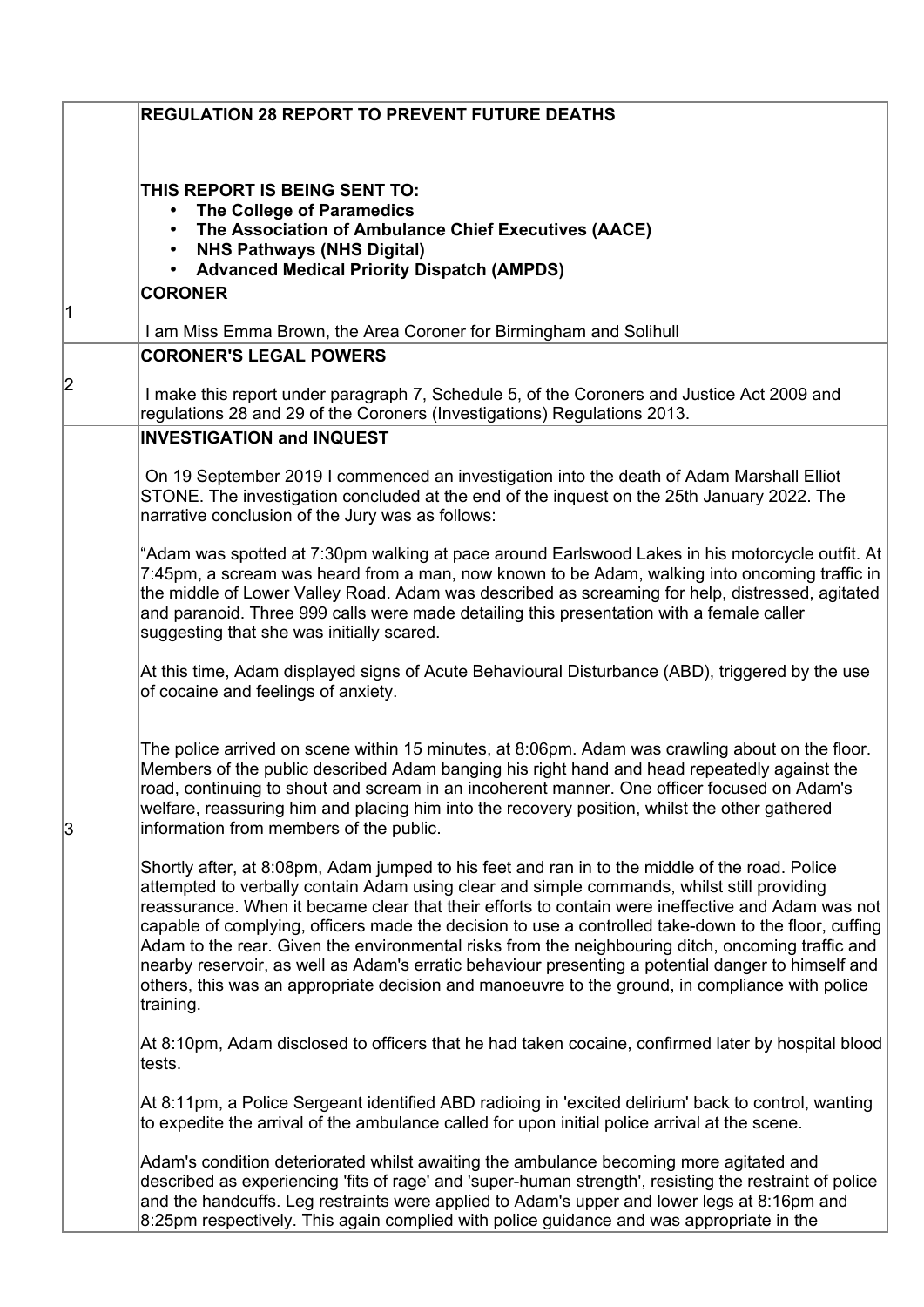|   | situation.                                                                                                                                                                                                                                                                                                                                                                                                                                                                                                                                |
|---|-------------------------------------------------------------------------------------------------------------------------------------------------------------------------------------------------------------------------------------------------------------------------------------------------------------------------------------------------------------------------------------------------------------------------------------------------------------------------------------------------------------------------------------------|
|   | The Ambulance Service received a number of calls about the incident from 7:59pm onwards,<br>including those from the police. The call was correctly triaged as Category 2 and 'excited delirium'<br>recorded. Paramedics arrived on scene at 8:26pm, within the guidelines of a Category 2 response.<br>The timing of their arrival did not cause or contribute to Adam's death.                                                                                                                                                          |
|   | Though initially in a conscious, but agitated state, once in the back of the ambulance Adam lost<br>consciousness at 8:30pm and went into respiratory arrest at 8:32pm. Paramedics administered<br>appropriate treatment based on the presenting symptoms, providing ambubag ventilation, iv fluids<br>and naloxone. Adam was taken to Heartlands Hospital, arriving at 9:12pm.                                                                                                                                                           |
|   | Whilst at hospital, Adam's condition deteriorated. Doctors noted arterial blood gas analysis,<br>showing severe metabolic acidosis, incompatible with life, leading to multi-organ failure.<br>Appropriate lifesaving treatment was provided, however Adam showed no sign of improvement.<br>Adam was pronounced deceased at 1:15pm on 12 September 2019.                                                                                                                                                                                 |
|   | Adam's death was multi-factorial, caused by cocaine toxicity and pre-existing severe coronary<br>atheroma, contributed to by the physiological burden of ABD. There were clear additional burdens<br>on Adam's physiological state from his initial levels of exertion and agitation and later resistance to<br>restraint. It cannot be said that Adam would have survived had he not been restrained. Both<br>cocaine ingestion and ABD increased the physiological burden on Adam's heart, which was<br>already in a compromised state. |
|   | The combination of these factors led to Adam's death.                                                                                                                                                                                                                                                                                                                                                                                                                                                                                     |
|   | Police training on ABD is adequate at providing the police with knowledge of the condition. The<br>use of video footage of live events is key in the absence of real world experience."                                                                                                                                                                                                                                                                                                                                                   |
|   | <b>CIRCUMSTANCES OF THE DEATH</b>                                                                                                                                                                                                                                                                                                                                                                                                                                                                                                         |
|   | The circumstances were set out in the Jury's narrative conclusion above.                                                                                                                                                                                                                                                                                                                                                                                                                                                                  |
|   | Based on evidence from medical experts, including the pathologist who had carried out a forensic<br>post mortem examination on the 16 <sup>th</sup> September 2019, the medical cause of death was<br>determined to be:                                                                                                                                                                                                                                                                                                                   |
| 4 | 1a CONSEQUENCES OF COCAINE TOXICITY AND CORONARY ARTERY<br>ATHEROMA WITH ACUTE BEHAVIOURAL DISTURBANCE                                                                                                                                                                                                                                                                                                                                                                                                                                    |
|   | 1 <sub>b</sub>                                                                                                                                                                                                                                                                                                                                                                                                                                                                                                                            |
|   | 1 <sub>c</sub>                                                                                                                                                                                                                                                                                                                                                                                                                                                                                                                            |
|   | Ш                                                                                                                                                                                                                                                                                                                                                                                                                                                                                                                                         |
|   | <b>CORONER'S CONCERNS</b>                                                                                                                                                                                                                                                                                                                                                                                                                                                                                                                 |
|   | During the course of the inquest the evidence revealed matters giving rise to concern. In my<br>opinion there is a risk that future deaths will occur unless action is taken. In the circumstances it is<br>my statutory duty to report to you.                                                                                                                                                                                                                                                                                           |
| 5 | The MATTERS OF CONCERN are as follows. -                                                                                                                                                                                                                                                                                                                                                                                                                                                                                                  |
|   | 1. Acute Behavioural Disturbance (ABD) is an umbrella term to describe a presentation which<br>usually includes abnormal physiology and/or behaviour. ABD is not a diagnosis or a<br>recognised syndrome, but rather a term used to describe a combination of signs and<br>symptoms of aggression and agitation with physiological abnormalities, often associated<br>with a cause (drugs, mental health disturbance or medical condition). The term has been                                                                             |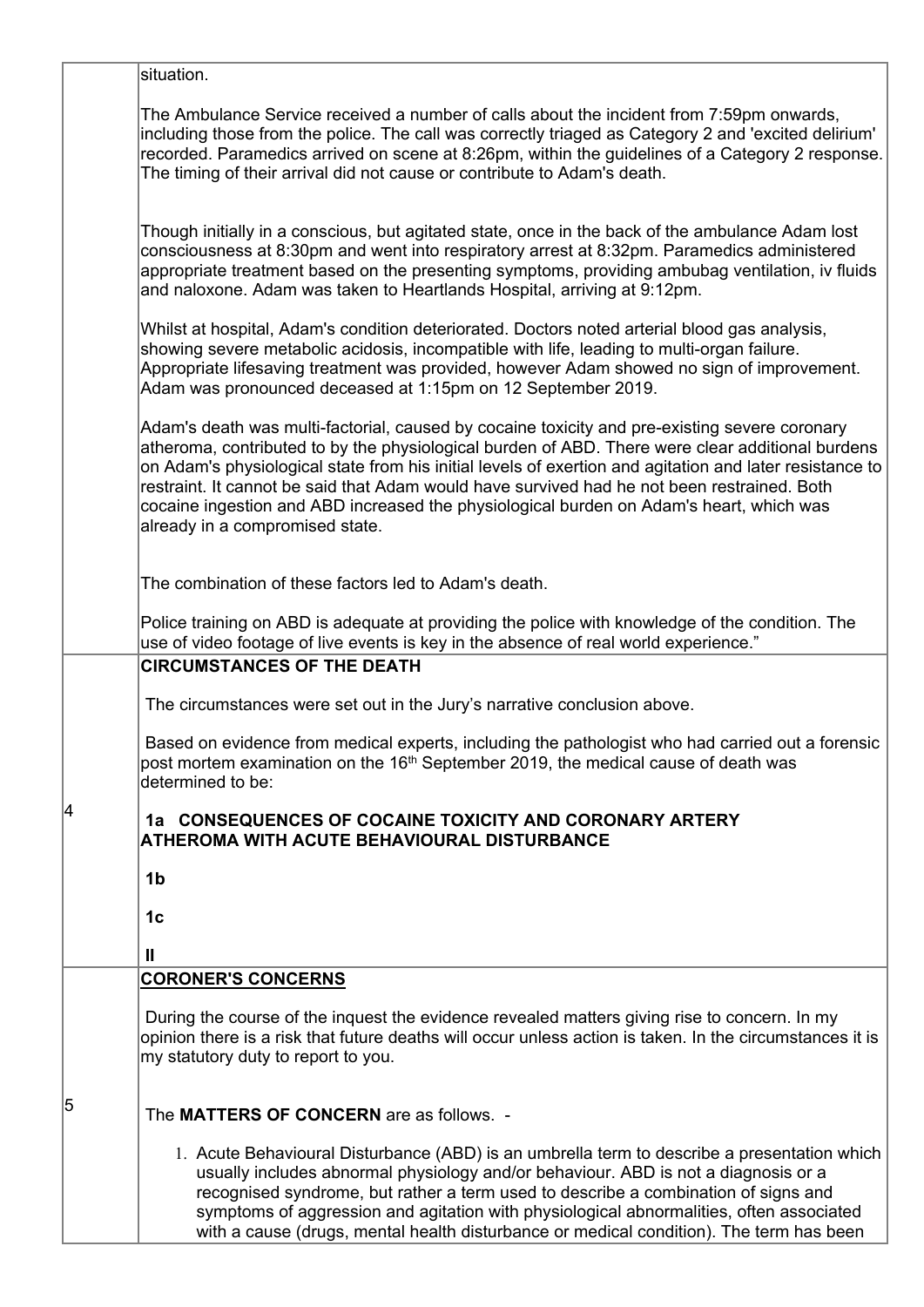|   | adopted by most healthcare providers in the UK. The presenting behaviour can range from<br>mildly erratic, to a state of extreme agitation, and physical exertion. Patient has signs of<br>sympathetic autonomic dysfunction, such as significant tachycardia, marked metabolic<br>acidosis and hyperthermia. These are associated with multi organ failure and death. The<br>incidence of sudden death is sometimes quoted as 10% although some studies suggest a<br>much higher rate and current research is not sufficient to rely on this figure. Police Forces<br>and Emergency Departments regard ABD as a medical emergency because of the risk of<br>sudden death.<br>2. ABD has no specific antidote or treatment as it is the underlying cause that needs to be<br>identified and treated. However, the main principles of treatment are to calm the patient,<br>cool them down and provide supportive treatment as much as possible, whilst maintaining<br>safety for both the patient and the care providers. Sometimes de-escalation cannot be<br>achieved, and restraint is required in the interests of the patient, members of the public and<br>carers. Physical restraint should always be kept to a minimum because resistance to it<br>increases the physiological burden to the patient and therefore the risk of death. Chemical<br>restraint, sedation, is rarely available outside hospital. Therefore, the key to successful<br>treatment of severe ABD is getting the patient to hospital as soon as possible to avoid or<br>minimise restraint.<br>3. Currently NHS Pathways, which is used by West Midlands Ambulance Services,<br>categorises ABD (or Excited Delirium as it can also be called) as requiring a category 2<br>response. A category 2 response has a mean average response time of 18 minutes from<br>categorisation of the call up to a maximum of 240 seconds from the start of the call. It is<br>understood from the evidence that the other triaging tool used by Ambulance services in<br>the UK, Advanced Medical Priority Dispatch (AMPDS), also gives ABD/Excited Delirium a<br>category 2 priority.<br>4. The inquest heard evidence from 2 expert witnesses, Dr<br>a Consultant in<br>Emergency Medicine and a Medical Examiner at Poole General Hospital who sees several<br>cases of severe ABD a year within his clinical practice, and Dr<br>a<br>Consultant in Emergency and Intensive Care Medicine and a Clinical Toxicologist at Barts<br>was one of the authors of the Royal College of<br>Health NHS Trust in London. Dr<br>Emergency Medicine's Guidelines on ABD and deals with cases of ABD every few days in<br>clinical practice. Both experts gave evidence that, in their opinion, severe ABD should be<br>given the highest priority by Ambulance Services. Dr<br>explained that this was his<br>view because, even though category 1 is reserved for patients in cardiac arrest or peri-<br>arrest, ABD is unique in that it is so difficult for any effective treatment or management to<br>be given outside of hospital to prevent catastrophic deterioration and death, and, in fact,<br>the often necessary intervention of restraint whilst awaiting an ambulance actually<br>view was that if an effective system was used to identify<br>increases the risk. Dr<br>ABD it would not create an undue burden on Ambulance Services as it is not a common<br>was in agreement with Dr<br>but did feel that there<br>occurrence. Dr<br>should be some assessment of severity as mild cases of ABD do not create the risk of<br>death that warrants the category 1 response. Dr<br>evidence was that restraint<br>could be used as the trigger for a designation of category 1 for ABD given that the need for<br>restraint both indicates that the case is severe and is actually increasing the risk of death.<br>5. The continuance of a system which does not allow a category 1 response in severe case of |  |
|---|---------------------------------------------------------------------------------------------------------------------------------------------------------------------------------------------------------------------------------------------------------------------------------------------------------------------------------------------------------------------------------------------------------------------------------------------------------------------------------------------------------------------------------------------------------------------------------------------------------------------------------------------------------------------------------------------------------------------------------------------------------------------------------------------------------------------------------------------------------------------------------------------------------------------------------------------------------------------------------------------------------------------------------------------------------------------------------------------------------------------------------------------------------------------------------------------------------------------------------------------------------------------------------------------------------------------------------------------------------------------------------------------------------------------------------------------------------------------------------------------------------------------------------------------------------------------------------------------------------------------------------------------------------------------------------------------------------------------------------------------------------------------------------------------------------------------------------------------------------------------------------------------------------------------------------------------------------------------------------------------------------------------------------------------------------------------------------------------------------------------------------------------------------------------------------------------------------------------------------------------------------------------------------------------------------------------------------------------------------------------------------------------------------------------------------------------------------------------------------------------------------------------------------------------------------------------------------------------------------------------------------------------------------------------------------------------------------------------------------------------------------------------------------------------------------------------------------------------------------------------------------------------------------------------------------------------------------------------------------------------------------------------------------------------------------------------------------------------------------------------------------------------------------------------------------------------------------------------------------------------------------------------------------------------------------------------------------------------------------------------------------------------------------------------------------------------------------------------------------------------------------------------------------------------------------------------------------------------------------------------------------------------------------------------------------------------------------------------------------------------------------------------------------------------------------------------------------------------------------------------------------------------------------------------------------------------------------------------------------------------|--|
|   | ABD where restraint is taking place is putting lives at risk.                                                                                                                                                                                                                                                                                                                                                                                                                                                                                                                                                                                                                                                                                                                                                                                                                                                                                                                                                                                                                                                                                                                                                                                                                                                                                                                                                                                                                                                                                                                                                                                                                                                                                                                                                                                                                                                                                                                                                                                                                                                                                                                                                                                                                                                                                                                                                                                                                                                                                                                                                                                                                                                                                                                                                                                                                                                                                                                                                                                                                                                                                                                                                                                                                                                                                                                                                                                                                                                                                                                                                                                                                                                                                                                                                                                                                                                                                                                               |  |
|   | <b>ACTION SHOULD BE TAKEN</b>                                                                                                                                                                                                                                                                                                                                                                                                                                                                                                                                                                                                                                                                                                                                                                                                                                                                                                                                                                                                                                                                                                                                                                                                                                                                                                                                                                                                                                                                                                                                                                                                                                                                                                                                                                                                                                                                                                                                                                                                                                                                                                                                                                                                                                                                                                                                                                                                                                                                                                                                                                                                                                                                                                                                                                                                                                                                                                                                                                                                                                                                                                                                                                                                                                                                                                                                                                                                                                                                                                                                                                                                                                                                                                                                                                                                                                                                                                                                                               |  |
| 6 | In my opinion action should be taken to prevent future deaths and I believe you have the power to<br>take such action.                                                                                                                                                                                                                                                                                                                                                                                                                                                                                                                                                                                                                                                                                                                                                                                                                                                                                                                                                                                                                                                                                                                                                                                                                                                                                                                                                                                                                                                                                                                                                                                                                                                                                                                                                                                                                                                                                                                                                                                                                                                                                                                                                                                                                                                                                                                                                                                                                                                                                                                                                                                                                                                                                                                                                                                                                                                                                                                                                                                                                                                                                                                                                                                                                                                                                                                                                                                                                                                                                                                                                                                                                                                                                                                                                                                                                                                                      |  |
|   | <b>YOUR RESPONSE</b>                                                                                                                                                                                                                                                                                                                                                                                                                                                                                                                                                                                                                                                                                                                                                                                                                                                                                                                                                                                                                                                                                                                                                                                                                                                                                                                                                                                                                                                                                                                                                                                                                                                                                                                                                                                                                                                                                                                                                                                                                                                                                                                                                                                                                                                                                                                                                                                                                                                                                                                                                                                                                                                                                                                                                                                                                                                                                                                                                                                                                                                                                                                                                                                                                                                                                                                                                                                                                                                                                                                                                                                                                                                                                                                                                                                                                                                                                                                                                                        |  |
| 7 | You are under a duty to respond to this report within 56 days of the date of this report, namely by<br>24 March 2022. I, the coroner, may extend the period.                                                                                                                                                                                                                                                                                                                                                                                                                                                                                                                                                                                                                                                                                                                                                                                                                                                                                                                                                                                                                                                                                                                                                                                                                                                                                                                                                                                                                                                                                                                                                                                                                                                                                                                                                                                                                                                                                                                                                                                                                                                                                                                                                                                                                                                                                                                                                                                                                                                                                                                                                                                                                                                                                                                                                                                                                                                                                                                                                                                                                                                                                                                                                                                                                                                                                                                                                                                                                                                                                                                                                                                                                                                                                                                                                                                                                                |  |